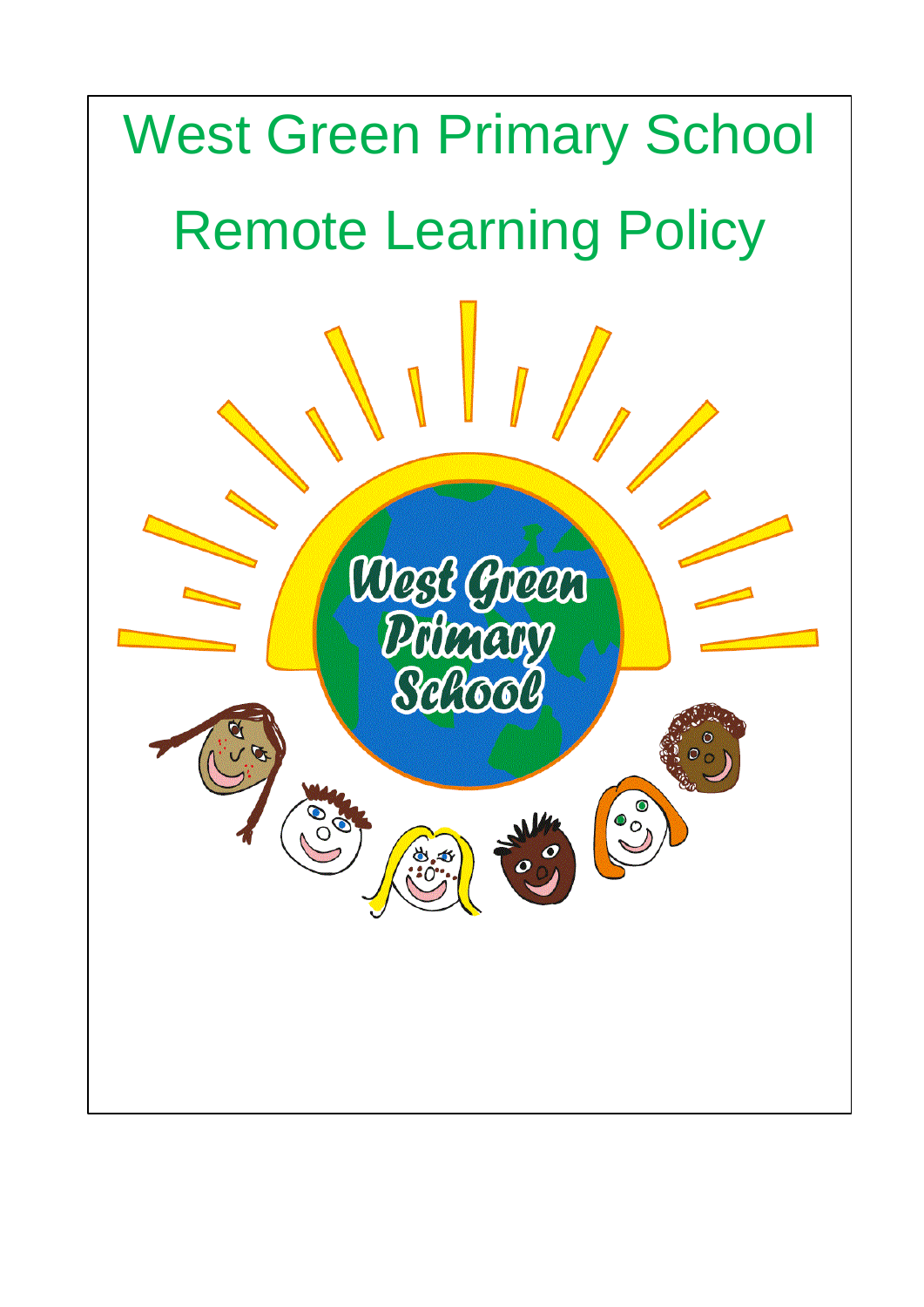# **Remote education provision: information for parents**

This information is intended to provide clarity and transparency to pupils and parents or carers about what to expect from remote education where national or local restrictions require some children to remain at home.

For details of what to expect where individual pupils are self-isolating, please later in this document.

### **The remote curriculum: what is taught to pupils at home**

#### **Will my child be taught broadly the same curriculum as they would if they were in school?**

We teach the same curriculum remotely as we do in school wherever possible and appropriate. However, we have needed to make some adaptations in some subjects. For example, we realise that pupils will not have access to the same PE equipment or science resources at home. We will also adapt activities so that they are more suitable to be carried out at home, for example by setting work from CGP books that can be marked by a parent or the child.

## **Remote teaching and study time each day**

#### **How long can I expect work set by the school to take my child each day?**

We expect that remote education will take pupils broadly the following number of hours each day. These times have been suggested by the government, but it is up to parents to decide how best to educate their child at home. Some teachers may provide suggested timetables, but these are optional.

| Reception                  | Up to three hours a day, as<br>appropriate to the child. As much of<br>Reception learning is play based and<br>self-initiated, pupils will naturally carry<br>this out at home. |
|----------------------------|---------------------------------------------------------------------------------------------------------------------------------------------------------------------------------|
| Key Stage 1 (Year 1 and 2) | Up to three hours a day. Year 1<br>children may also do some of this as<br>play based learning.                                                                                 |
| Key Stage 2 (Years 3 to 6) | Four hours a day                                                                                                                                                                |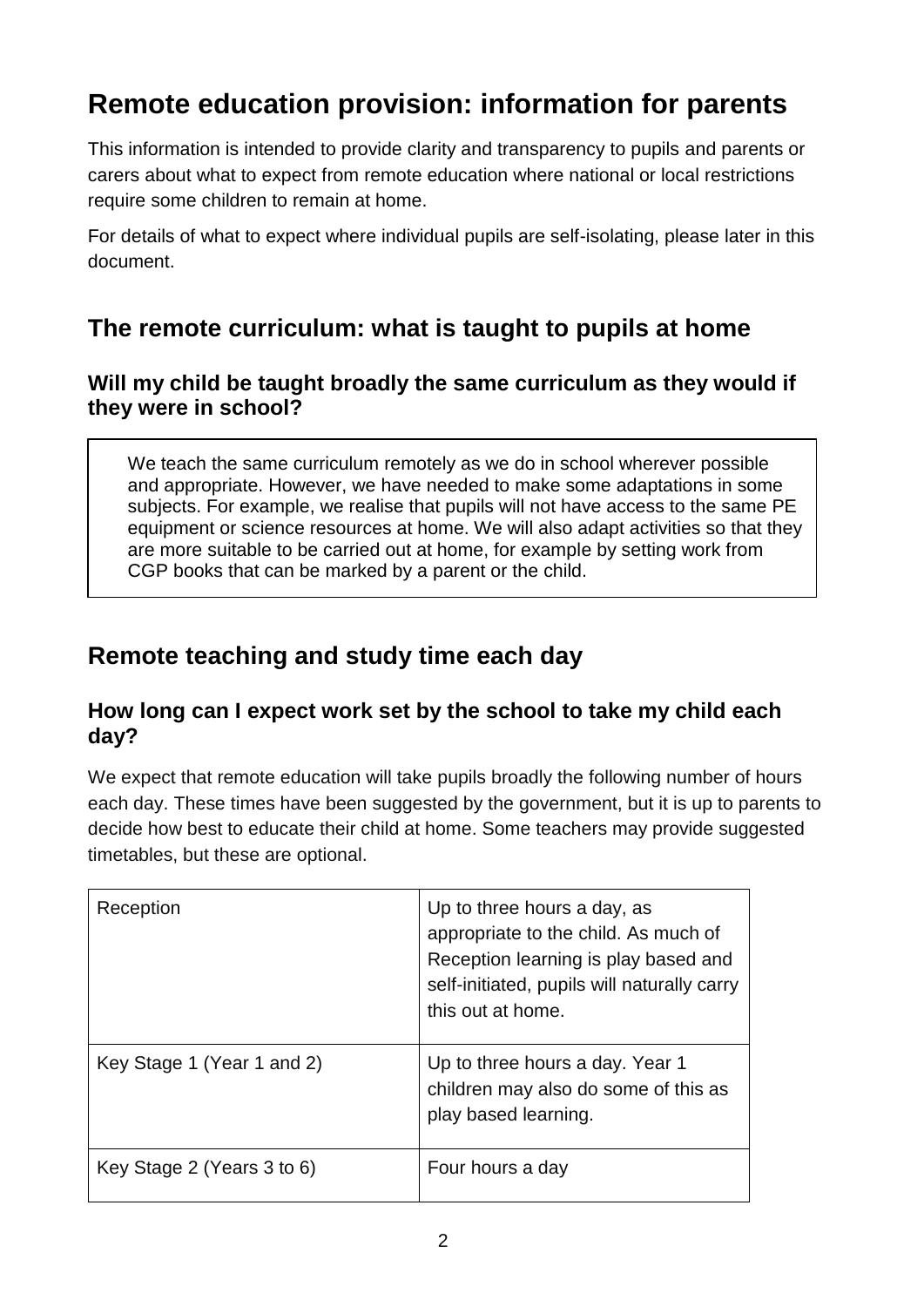## **Accessing remote education**

#### **How will my child access any online remote education you are providing?**

The two main ways that we are providing remote education are:

- The 'Class Doio' website.
- Through resources we have sent home, such as the CGP books and 'Power of Reading' books;

#### **If my child does not have digital or online access at home, how will you support them to access remote education?**

We recognise that some pupils may not have suitable online access at home. We take the following approaches to support those pupils to access remote education:

- The loan of laptops supplied by the DFE
- By providing printed materials to all pupils
- By providing additional printed materials to some pupils where needed

#### **How will my child be taught remotely?**

We use a combination of the following approaches to teach pupils remotely:

The main platform that we use for remote teaching is the 'Class Dojo' website.

Maths and English content will be posted to the site on a daily basis. This will usually be accompanied by a short video clip explaining the task. This might be a clip of the teacher explaining, or a suitable video from another website such as the Oak National Academy.

Tasks will then be set, and this should take most of the children's learning time. Staff will be available to answer questions that children post online about their learning. This may not happen straight away however, as staff have in school class teaching responsibility at these times as well.

Each day there will also be content on the site for other curriculum areas. In this way we will cover the whole of the primary curriculum content over the weeks of home learning.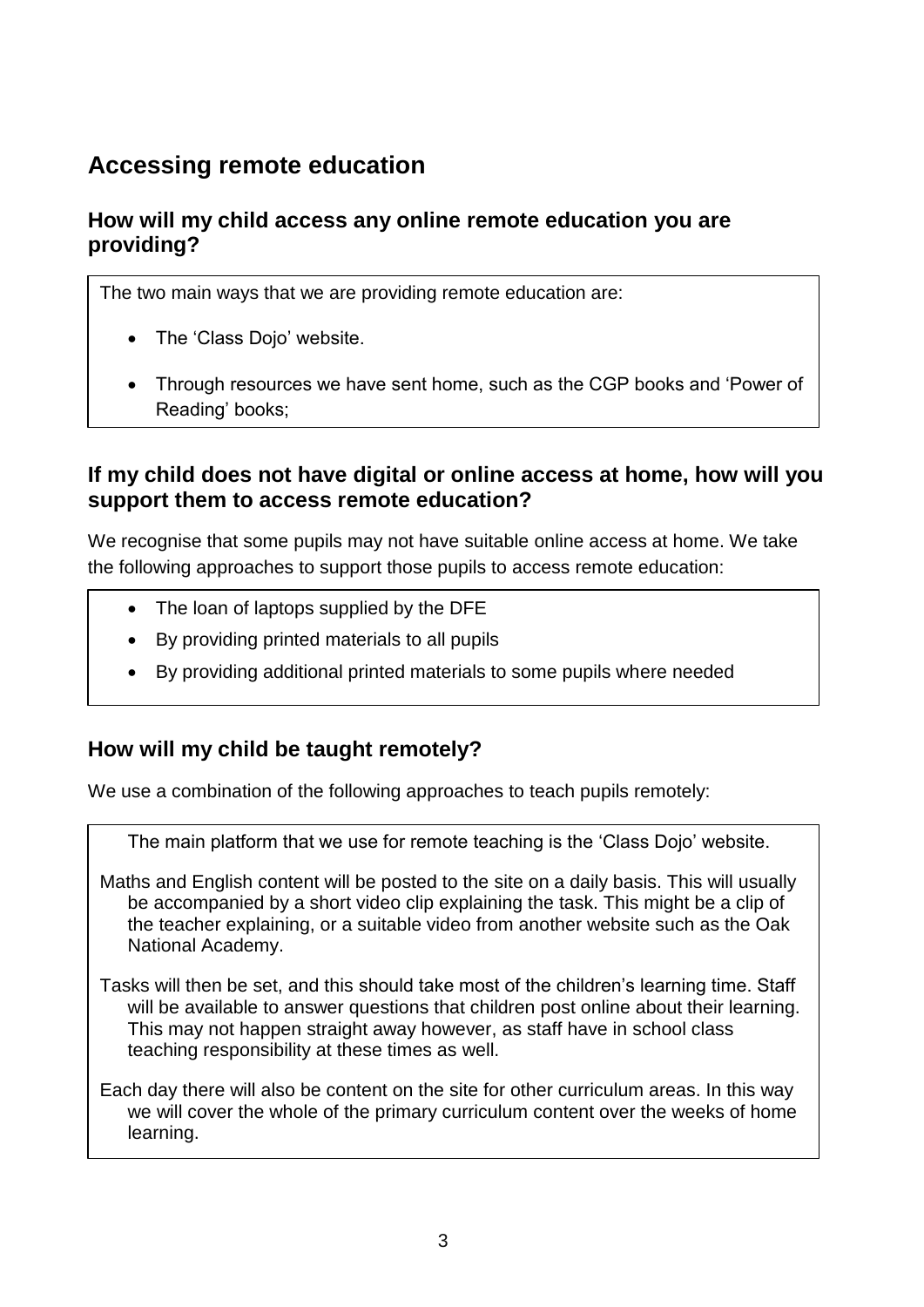Tasks may be in worksheet form, but there is no requirement for these to be printed out. Often it will be fine to write answers on a separate piece of paper. Teachers will aim to have a range of types of response to tasks, such as drama, practical activities and art, to cater for all children and home circumstances.

Parents should feel free to adapt the learning to suit their child. The school provides a service through home learning, and it is not a strict regime that must be followed. Home learning does not have to be completed the day it is set.

The school also recognised the value of parents own skills that they may be able to share with their children. These could be anything from sporting skills of musical skills to DIY and 'home economics'. We actively encourage parents to make use of this time to teach their children things they themselves know about.

### **Engagement and feedback**

#### **What are your expectations for my child's engagement and the support that we as parents and carers should provide at home?**

We hope that all children at home will engage with their teacher through 'Class Dojo'.

Where pupils post work on the 'Portfolio' section of 'Class Dojo', teachers will approve and like it to show that it has been seen. Some pieces of work will receive more attention and teachers will add praise and suggestions for improvement. This can lead to a dialogue between pupil and teacher.

Parents and carers should do their best to support children with their work. Teachers will be available to offer support and advice.

#### **How will you check whether my child is engaging with their work and how will I be informed if there are concerns?**

Where pupils are posting work on 'Class Dojo', this will be the main way that engagement is monitored.

Where there are concerns because children are not posting work, a member of school staff will call to check that the pupil is accessing in the work at home.

Where there are concerns because a pupil does not have access to the internet, school staff will work with the family to achieve a solution. This may include a DFE laptop, increased WIFI access through a DFE device or mobile contract, and printed materials provided by the school.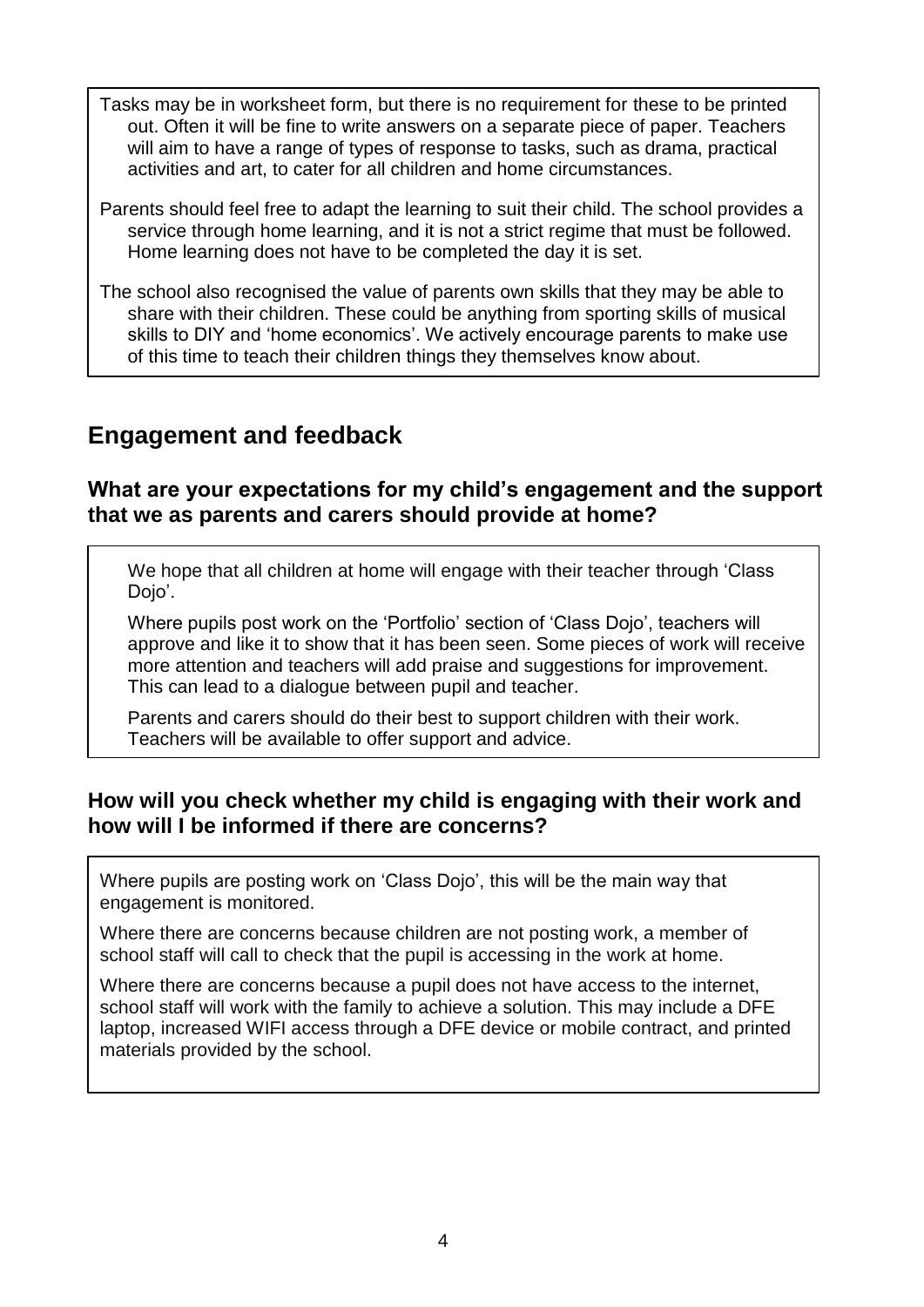#### **How will you assess my child's work and progress?**

The ideal way for feedback to occur is by teachers commenting on work seen on 'Class Dojo'.

Where this is not happening (for whatever reason), school staff will call to check up on the child's progress, and will work with parents to find a solution to accessing home learning.

## **Additional support for pupils with particular needs**

#### **How will you work with me to help my child who needs additional support from adults at home to access remote education?**

We recognise that some pupils, for example some pupils with special educational needs and disabilities (SEND), may not be able to access remote education without support from adults at home. We acknowledge the difficulties this may place on families, and we will work with parents and carers to support those pupils in the following ways:

Pupils with EHCPs and some other special needs will be offered a place in school.

The school's SENCo will work with class teachers to monitor provision for pupils with SEN working at home, and take steps to ensure that they are able to engage with it on a case-by-case basis.

Teachers in Reception and Year 1 will ensure that work they set includes time away from a screen, and that some of it is open-ended, play-based or uses other approaches that are suited to this age range.

### **Remote education for self-isolating pupils**

Where individual pupils need to self-isolate but the majority of their peer group remains in school, how remote education is provided will likely differ from the approach for whole groups. This is due to the challenges of teaching pupils both at home and in school.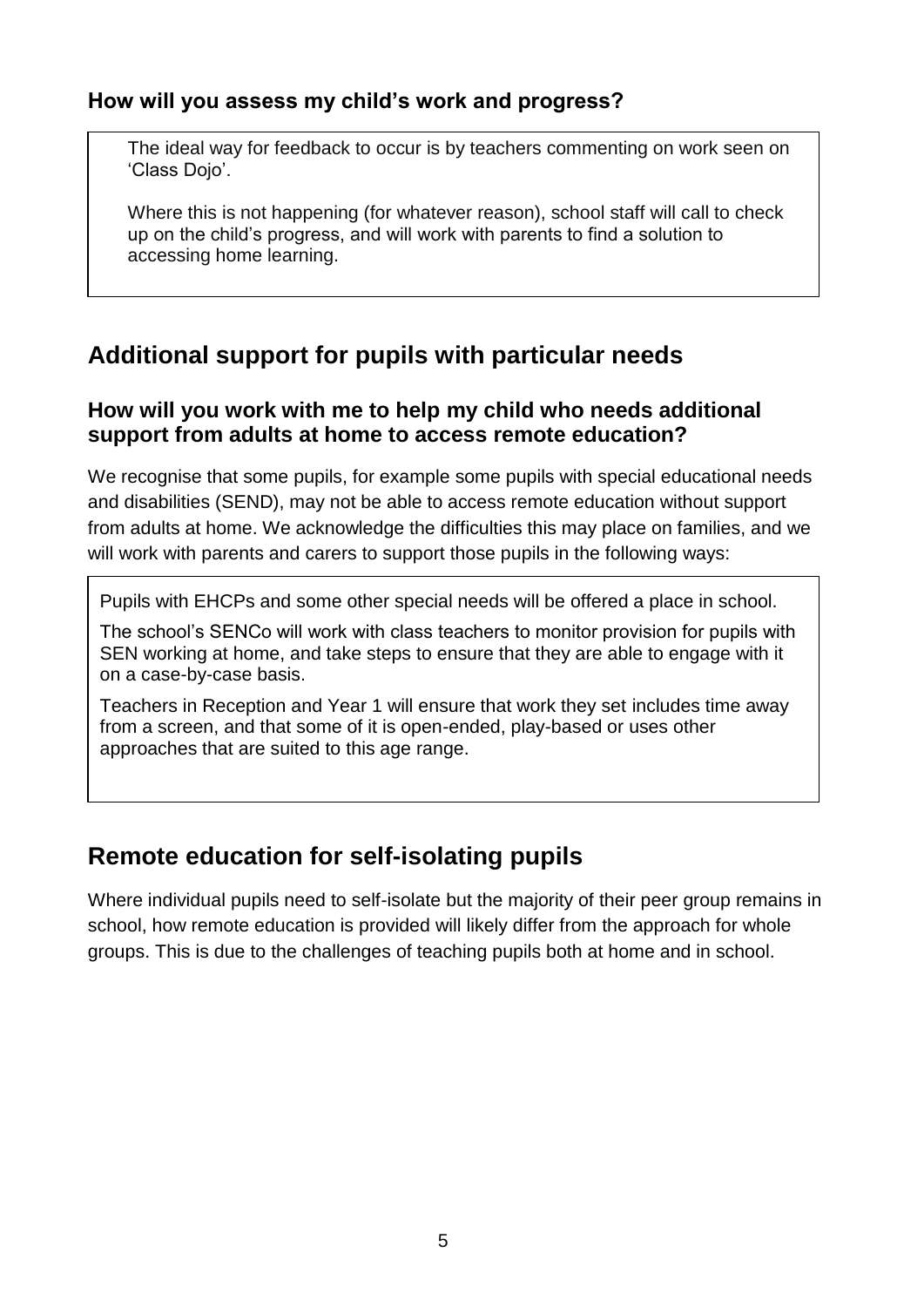#### **If my child is not in school because they are self-isolating, how will their remote education differ from the approaches described above?**

Where most pupils are attending school and individuals are self-isolating, the provision of learning at home will largely be the same. The main difference will be that teachers will not generally provide video clip lessons.

Where whole classes are having to self-isolate, the provision will be the same as during lockdown.

### **Safeguarding Advice from West Sussex**

#### **How can I make safe use of technology at home?**

During home learning, it is important that parents and pupils to strike a balance between academic work and wellbeing development. Alongside ensuring that all Wi-Fi access is via appropriate filters, age restrictions are followed and suitable hardware is being used, there are some basic health and safety principles that should be encouraged so pupils stay fit and well. When using IT equipment, pupils should try to avoid awkward static postures by changing position regularly and getting up/moving and stretching between tasks.

Children should take regular rest breaks with at least 5-10 minutes of non-screen time every hour. This will help to protect their eyes and also will help with their attention span.

Pupils should engage in home learning using a suitable position in the home such as a kitchen table or desk; sat in a comfortable and a supportive chair. It is not safe or healthy for pupils to be using laptops on their laps or mobile devices whilst sat on a sofa or in bed. Charging cables must be kept secure and used safely to avoid fire hazards or risk of electrocution.

Where PCs are being used, they should be set up and adjusted to ensure screens are at eye level and keyboards and mice are accessible so as to avoid eye and neck strain. Pupils using mobile devices, including laptops tablets and mobile smartphones should be supported to take regular breaks (every 20 minutes) and to use stands where possible to help tilt the screen.

Good hygiene should also be encouraged including wiping mobile devices with suitable cleaning products on a regular basis.

The following websites may be helpful for guiding parents to safe practices;

- [National Education Union](https://coronavirusandschools.org.uk/learning-outside-school/)
- **[NSPCC](https://www.nspcc.org.uk/keeping-children-safe/online-safety/)**
- [Connect safely](https://www.connectsafely.org/parentguides/)
- [Internet matters app guides](file:///C:/Users/RCYG8360/AppData/Local/Microsoft/Windows/INetCache/Content.Outlook/F1KBY64O/•%09https:/www.internetmatters.org/resources/apps-guide/)
- [UK safer internet site social media guides](https://www.saferinternet.org.uk/advice-%20centre/social-media-guides)